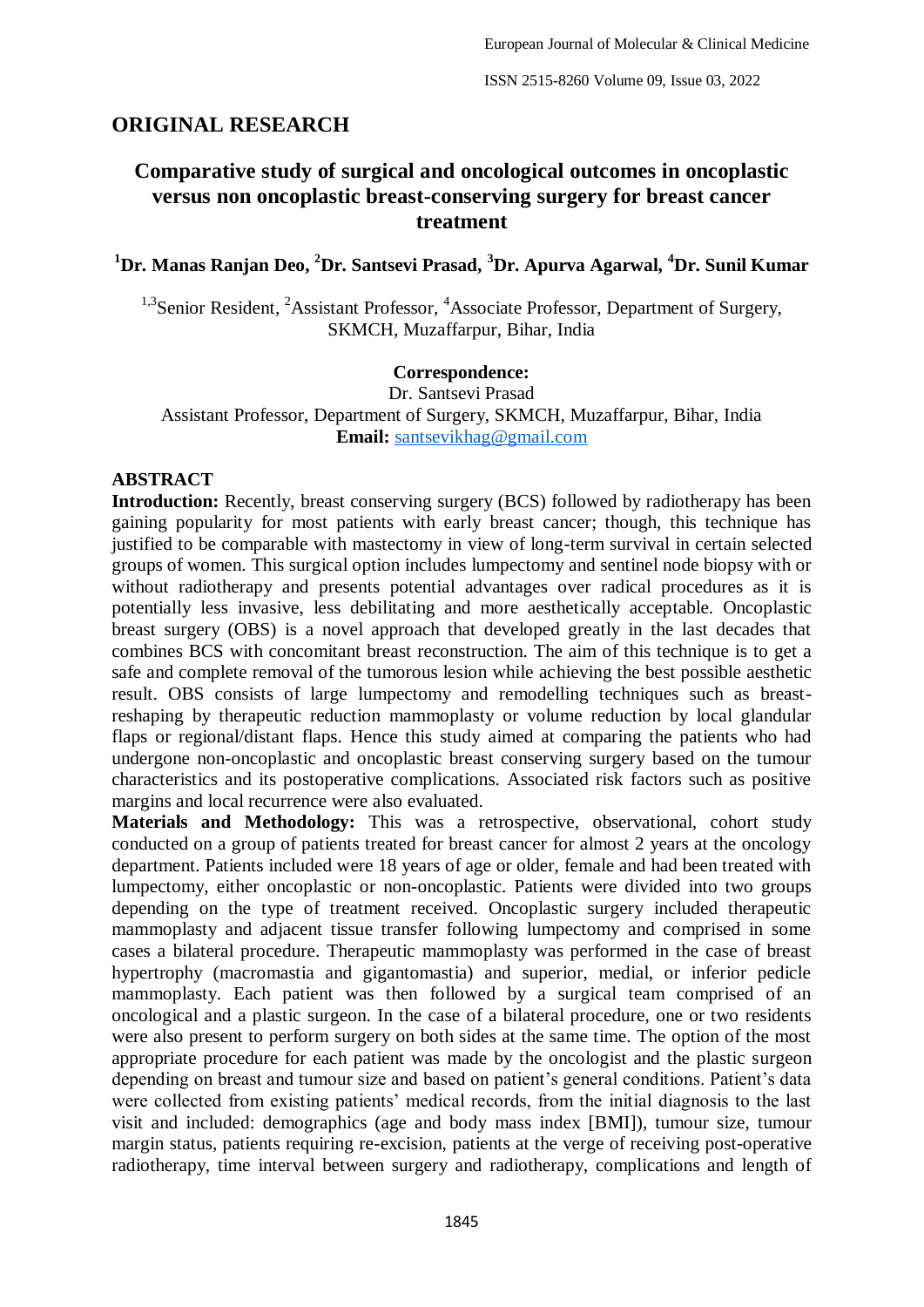follow-up. Both immediate (infection, non-healing wounds, wound dehiscence, nipple necrosis, hematomas and seromas) and long-term (skin retraction and fat necrosis) complications were considered in the analysis. Complications were evaluated both by the plastic surgeon and an oncological surgeon. All data were analysed statistically. Primary analyses were conducted to compare patients based on breast conserving surgery type (i.e., non-oncoplastic vs. oncoplastic). Differences between the two groups were assessed by Chisquare test. A p-value of  $\leq 0.05$  was considered statistically significant. Statistical analysis was performed using SPPS software for Windows.

**Results:** 225 patients were included as study participants in the study. Four patients underwent bilateral lumpectomy because of bilateral cancer. Non-oncoplastic surgery was performed on 160 (72.3%) patients while 61 (27.6%) underwent an oncoplastic procedure; after lumpectomy patients were treated with post-operative radiation whenever necessary. Data related to patients' demographics, tumor details and follow-up are summarized in Table I. None of the patients presented with multicentric tumor and the median size of the lesion was not statistically different between the two groups:  $1.4\pm0.9$  vs.  $1.3\pm0.7$  (range 0.01-4;) for mammoplasty and oncoplastic surgery, respectively. The percentage of patients requiring reexcision was twice greater for women in the non-oncoplastic group: 12.9% vs. 6.5% in the oncoplastic group and the difference was statistically significant ( $p<0.05$ ). However, the number of patients receiving post-operative radiation, the interval between surgery and radiotherapy and follow-up were similar between the two groups and the statistical analysis did not show any significant difference. Median follow-up was 43.3±21.1 months in the nononcoplastic group and  $44.8\pm16.0$  months in the oncoplastic group. Only one patient  $(0.6\%)$ experienced local recurrence after non-oncoplastic surgery, while no one recurred after the oncoplastic procedure. The rate of complications was slightly higher in the oncoplastic group, where three patients (4.9%) reported complications after surgery, while in the nononcoplastic group complications were observed only in 2 patients (1.3%). The main complications reported by patients were hematoma (80%), non-heling wound (60%), and infection (20%) and wound dehiscence (20%). Patients received the following treatments in case of seroma formation: elasto-compressive medications, suction drain and possible guided external drainage of collected serum. There was no difference in the post-operative treatment received by patients in the two groups. No long-term complications were registered in our study.

**Conclusion:** From this study it has been concluded that the oncoplastic surgery can be proposed for patients with tumours with unfavourable characteristics for traditional breast conservation surgery. Although it is used for the treatment of larger and multifocal tumours and surgical re-excisions were less often performed and was not related to higher rates of conversion to mastectomy or increased risk of local recurrence. Even though the overall complications were higher in the oncoplastic group, the incidences of major complications were similar in both groups. It should be considered as a safe tool to expand the indications of breast conservation surgeries.

**Keywords:**breast neoplasm, oncoplastic surgery, breast conserving surgery, mastectomy.

## **INTRODUCTION**

Recently, breast conserving surgery (BCS) followed by radiotherapy has been gaining popularity for most patients with early breast cancer; though, this technique has justified to be comparable with mastectomy in view of long-term survival in certain selected groups of women.<sup>1,2</sup> This surgical option includes lumpectomy and sentinel node biopsy with or without radiotherapy and presents potential advantages over radical procedures as it is potentially less invasive, less debilitating and more aesthetically acceptable.<sup>3,4</sup>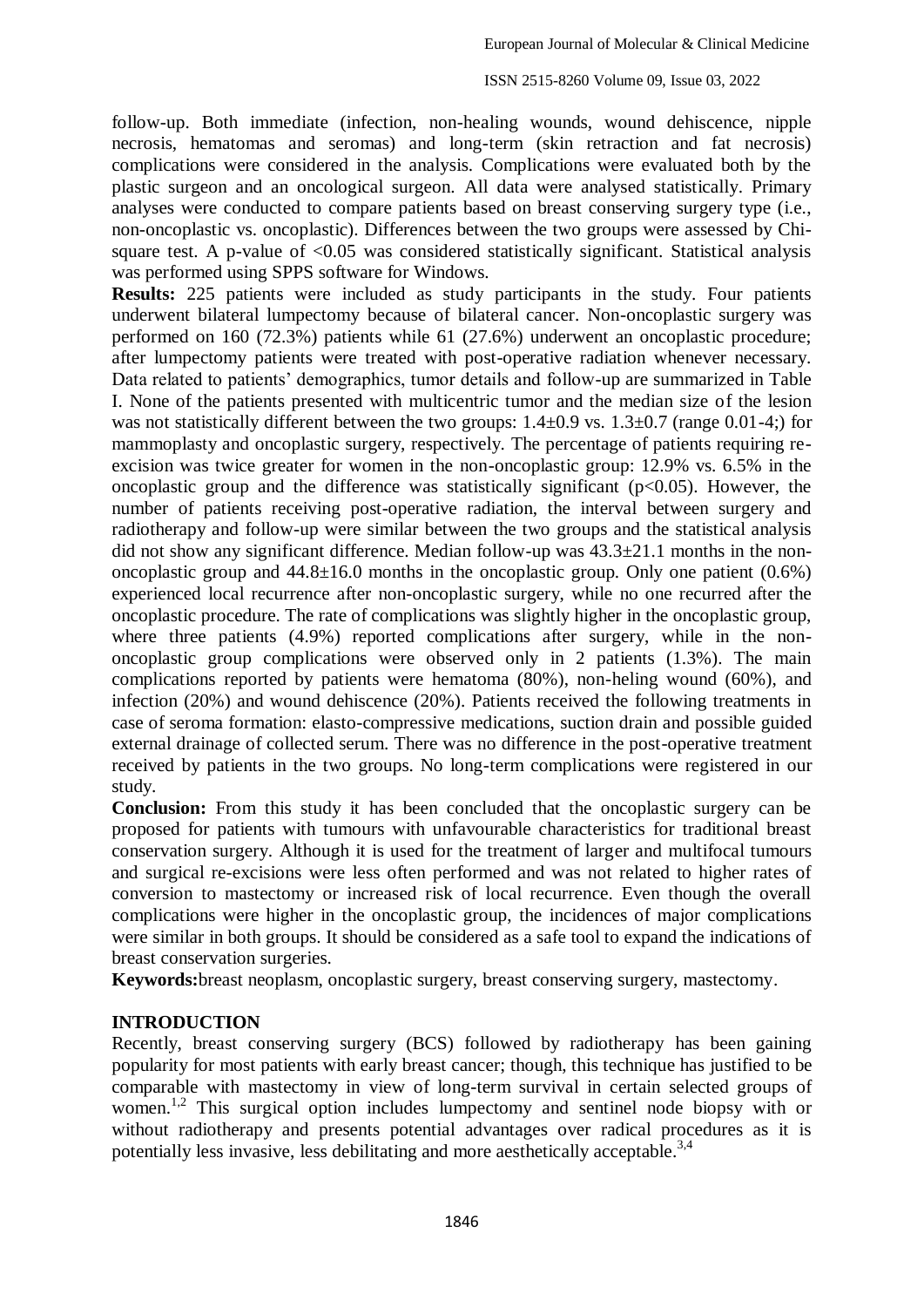#### ISSN 2515-8260 Volume 09, Issue 03, 2022

Even though, the marked improvement proved by BCS, the aesthetic outcome is often not at par to obtain a complete excision of the tumour<sup>5</sup> and poor cosmetic results have been reported in 25-30% of patients.<sup>6,7</sup> The major factors that may have direct impact on the aesthetic result are tumour-to-breast volume and tumour location. A 10% from the total volume excision is usually considered as an aesthetically acceptable norm for BCS; however, due to the relative tissue paucity, medial reduction of more than 5% will lead to poor aesthetic results, whereas it is possible to achieve a positive outcome when 15% of the breast volume is removed laterally.<sup>8</sup> In addition, mastectomy is conventionally preferred in patients at higher risk of local recurrence.<sup>9</sup>Since breast cancer remains the most common cancer among women in the Western population and its survival rates have consistently been increased over the last decades due to spreading of screening campaigns, combined with improvements in radiotherapy, hormone therapy and chemotherapy.<sup>10</sup> In addition, the wide availability of neoadjuvant chemotherapy has made manypatients to fit for BCS rather than conventional mastectomy.<sup>11</sup> As a result, the importance of cosmetic practice has substantially increased, and patients' expectations and demands have become higher.

Oncoplastic breast surgery (OBS) is a novel approach that developed greatly in the last decades that combines BCS with concomitant breast reconstruction. The aim of this technique is to get a safe and complete removal of the tumorous lesion while achieving the best possible aesthetic result.<sup>12,13</sup> OBS consists of large lumpectomy and remodelling techniques such as breast-reshaping by therapeutic reduction mammoplasty or volume reduction by local glandular flaps or regional/distant flaps. A wide range of surgical procedures of different complexity characterizes OBS, which frequently includes contralateral surgery to obtain breast symmetrisation, like in the case of very large breasts.<sup>14,15</sup> Though there are benefits associated with oncoplastic surgery, some researchers have identified a higher frequency of postoperative complications as wound dehiscence and flap necrosis than of non-oncoplastic breast conservation surgery.<sup>16</sup> However, most of these studies assessed heterogeneous populations as patients which were not stratified in accordance with the type of oncoplastic surgery performed and the classification of postoperative complications was not standardized at all.<sup>17</sup>

Hence this study aimed at comparing the patients who had undergone non-oncoplastic and oncoplastic breast conserving surgery based on the tumour characteristics and its postoperative complications. Associated risk factors such as positive margins and local recurrence were also evaluated.

### **MATERIALS AND METHODOLOGY**

This was a retrospective, observational, cohort study conducted on a group of patients treated for breast cancer for almost 2 years at the oncology department. Patients included were 18 years of age or older, female and had been treated with lumpectomy, either oncoplastic or non-oncoplastic. Patients were divided into two groups depending on the type of treatment received. Oncoplastic surgery included therapeutic mammoplasty and adjacent tissue transfer following lumpectomy and comprised in some cases a bilateral procedure. Therapeutic mammoplasty was performed in the case ofbreast hypertrophy (macromastia and gigantomastia) and superior, medial, or inferior pedicle mammoplasty. Each patient was then followed by a surgical team comprised of an oncological and a plastic surgeon. In the case of a bilateral procedure, one or two residents were also present to perform surgery on both sides at the same time.

The option of the most appropriate procedure for each patient was made by the oncologist and the plastic surgeon depending on breast and tumour size and based on patient's general conditions. Patient's data were collected from existing patients' medical records, from the initial diagnosis to the last visit and included: demographics (age and body mass index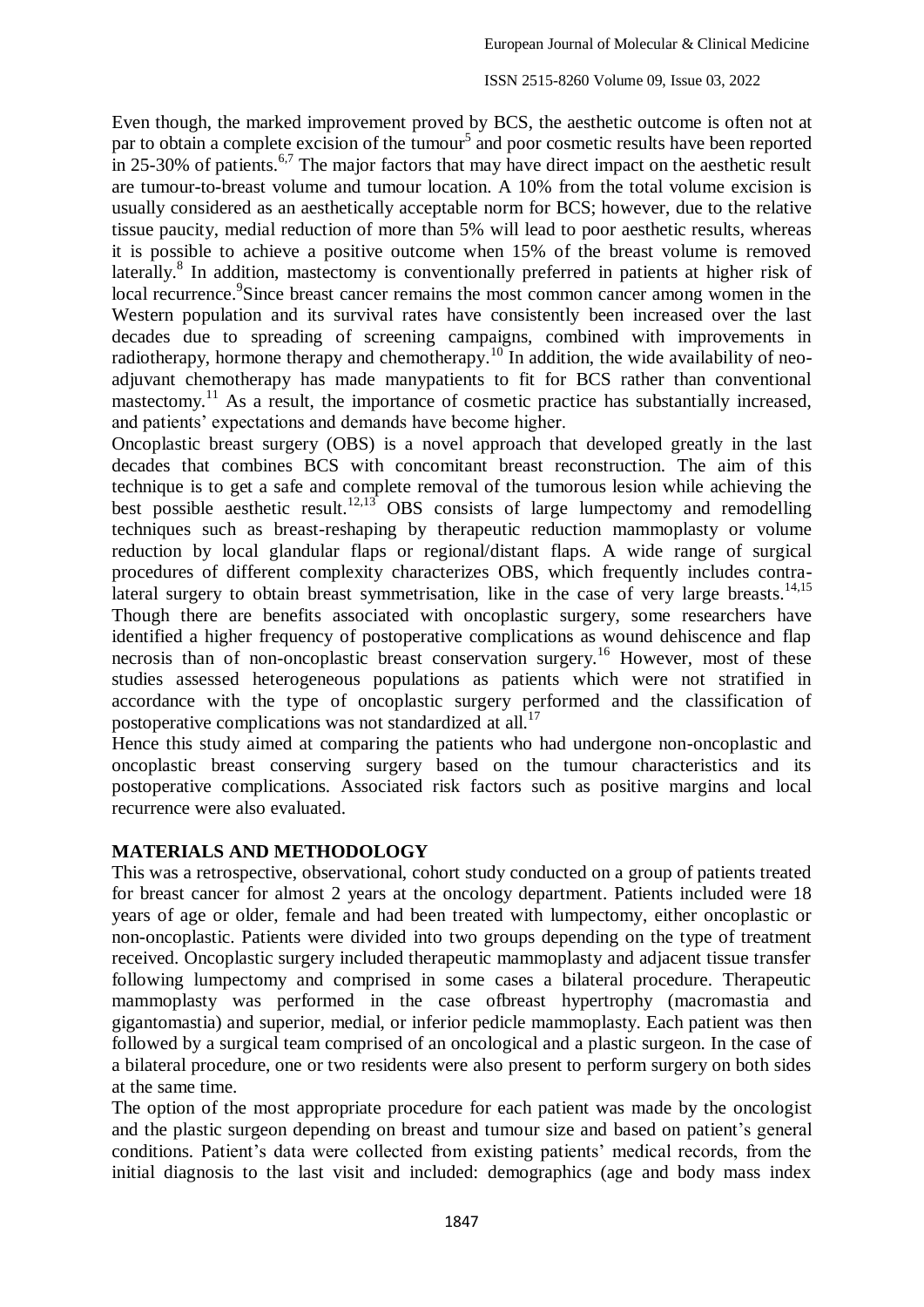[BMI]), tumour size, tumour margin status, patients requiring re-excision, patients at the verge of receiving post-operative radiotherapy, time interval between surgery and radiotherapy, complications and length of follow-up. Both immediate (infection, non-healing wounds, wound dehiscence, nipple necrosis, hematomas and seromas) and long-term (skin retraction and fat necrosis) complications were considered in the analysis. Complications were evaluated both by the plastic surgeon and an oncological surgeon.

All data were analysed statistically. Primary analyses were conducted to compare patients based on breast conserving surgery type (i.e., non-oncoplastic vs. oncoplastic). Differences between the two groups were assessed by Chi-square test. A p-value of<0.05 was considered statistically significant. Statistical analysis was performed using SPPS software for Windows.

#### **RESULTS**

225 patients were included as study participants in the study. Four patients underwent bilateral lumpectomy because of bilateral cancer. Non-oncoplastic surgery was performed on 160 (72.3%) patients while 61 (27.6%) underwent an oncoplastic procedure; after lumpectomy patients were treated with post-operative radiation whenever necessary. Data related to patients' demographics, tumor details and follow-up are summarized in Table I. None of the patients presented with multicentric tumor and the median size of the lesion was not statistically different between the two groups:  $1.4\pm0.9$  vs.  $1.3\pm0.7$  (range 0.01-4;) for mammoplasty and oncoplastic surgery, respectively. The percentage of patients requiring reexcision was twice greater for women in the non-oncoplastic group: 12.9% vs. 6.5% in the oncoplastic group and the difference was statistically significant ( $p<0.05$ ). However, the number of patients receiving post-operative radiation, the interval between surgery and radiotherapy and follow-up were similar between the two groups and the statistical analysis did not show any significant difference. Median follow-up was 43.3±21.1 months in the nononcoplastic group and  $44.8\pm16.0$  months in the oncoplastic group. Only one patient  $(0.6\%)$ experienced local recurrence after non-oncoplastic surgery, while no one recurred after the oncoplastic procedure. The rate of complications was slightly higher in the oncoplastic group, where three patients (4.9%) reported complications after surgery, while in the nononcoplastic group complications were observed only in 2 patients (1.3%). The main complications reported by patients were hematoma (80%), non-heling wound (60%), and infection (20%) and wound dehiscence (20%). Patients received the following treatments in case of seroma formation: elasto-compressive medications, suction drain and possible guided external drainage of collected serum. There was no difference in the post-operative treatment received by patients in the two groups. No long-term complications were registered in our study.

| <b>Parameters</b>       | $Non-oncoplastic group$ |                 |                | <b>Oncoplastic group</b> |                 |                |        |
|-------------------------|-------------------------|-----------------|----------------|--------------------------|-----------------|----------------|--------|
|                         | No.                     | <b>Result</b>   | Range          | No.                      | <b>Result</b>   | Range          | $P -$  |
|                         |                         |                 |                |                          |                 |                | value  |
| Age (years)             | 160                     | $63.6 \pm 12.3$ | 29-88          | 61                       | $53.9 \pm 12.6$ | 26-80          | 0.053  |
| <b>Body mass index</b>  | 160                     | $32.8 \pm 8.6$  | 18.3-67.5      | 61                       | $30.3 \pm 7.3$  | $17.6-$        | 0.439  |
| (BMI)                   |                         |                 |                |                          |                 | 51.9           |        |
| <b>Re-excision</b>      | 160                     | 20(12.9%)       |                | 61                       | $4(6.5\%)$      |                | < 0.05 |
| Tumour size (cm)        | 160                     | $1.9 \pm 0.9$   | $0.3 - 5.1$    | 61                       | $1.5 \pm 0.7$   | $0.01 -4.0$    | 0.389  |
| <b>Post</b> – operative | 160                     | 117 (76%)       | $\blacksquare$ | 61                       | 45(73.8%)       | $\blacksquare$ | 0.499  |
| radiotherapy            |                         |                 |                |                          |                 |                |        |
| Time interval (in       | 99                      | $4.2 \pm 2.9$   | $1 - 12$       | 37                       | $5.4 \pm 3.1$   | $1 - 11$       | 0.329  |
| months)                 |                         |                 |                |                          |                 |                |        |

**Table I. Patients' demographics, tumour details and follow-up after non-oncoplastic vs oncoplastic breast surgery.**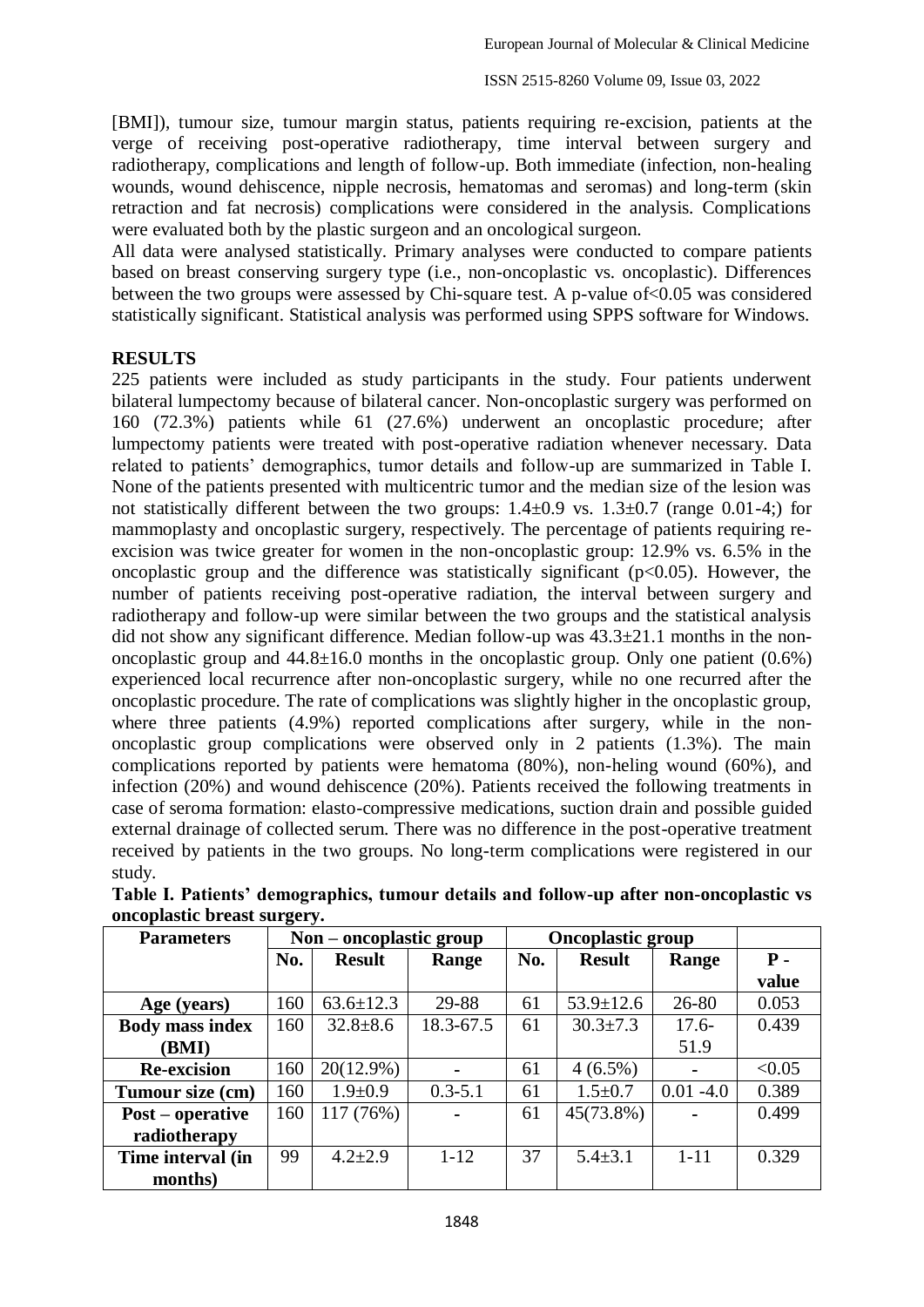| ISSN 2515-8260 Volume 09, Issue 03, 2022 |  |
|------------------------------------------|--|
|------------------------------------------|--|

| $\text{Follow} - \text{up}$ | 160 | $43.6 \pm 21.4$ | 190-107        | 61 | $44.9 \pm 16.2$ | 17-101         | 0.688        |
|-----------------------------|-----|-----------------|----------------|----|-----------------|----------------|--------------|
| (months)                    |     |                 |                |    |                 |                |              |
| <b>Local recurrence</b>     | 60  | $(0.6\%)$       | $\blacksquare$ | ΩI |                 | $\blacksquare$ | -            |
| <b>Complications</b>        | -   | $(1.3\%)$       | $\blacksquare$ | 61 | 3(4.9)          | $\blacksquare$ | റ ററ<br>J.44 |

### **DISCUSSION**

Breast oncoplastic surgery looks to offer same results to BCS in respect to safety and oncological outcomes, in patients where conservative surgery is indicated to patients. The main advantage of oncoplastic techniques seems to be the possibility of performing wider excisions without getting compromised in the aesthetic outcomes with the possibility of reducing the risk of positive margins. In our research, only 4 patients required re-excision after oncoplastic surgery (6.5%) while reoperation was performed on 20 women (12.9%) in the non-oncoplastic group. These results are in concordance with the literature data available on oncoplastic surgery that reported a number of patients requiring re-excision after lumpectomy ranging from 8% to 20%.<sup>17,18-20</sup> Though, the study by *Kaur* et al<sup>21</sup> it was reported that after oncoplastic surgery 83.4% of the patients presented with negative margins, compared to 56.7% in case of quadrantectomy; although re-excision rates were not reported in this study, we can assume that these were smaller in the oncoplastic group. Since the decreased need for reoperation after OBS, it is important to note that re-excision procedures in case of positive margins might be compromised in oncoplastic surgery owing to the extensive parenchymal re-contouring and the possibility of leaving some margins widely apart.<sup>22</sup>

Patients at the side of receiving post-operative radiotherapy might get affected from moderate to severe adversereactions like mastitis, vasculitis, breast parenchyma fibrosis and chronic pain.<sup>23</sup> notably, these side effects seem to be related directly to the amount of breast tissue that has been irradiated. Reduction mammoplasty might help in decreasing the risk of adverse effects and increase the homogeneity of the therapy by reduction in breast volume.<sup>23</sup> Also, some amount of shrinkage might occur after radiotherapy, the bilateral approach being used in OBS might help to reduce the breast asymmetry and maintain a good aesthetic outcome comparably.<sup>24</sup> Our data showed significant little difference in the number of patients requiring post-operative radiotherapy after non-oncoplastic or oncoplastic treatment. Most importantly, there was no marked difference in the time interval between surgery and radiotherapy in the two groups, thus suggesting that OBS will not prolong the time for radiation therapy.

In this study, we obtained only 1 local recurrence in the non-oncoplastic group, while no local recurrences were reported in patients treated with OBS. Our results are in symmetry with those previously resulted in other studies on OBS.<sup>25,26</sup> and are fully comparable to the study performed by *Tenofsky* et al on 140 women who had undergone either non-oncoplastic or oncoplastic treatment reporting 1 and 0 recurrences, respectively.<sup>27</sup> Finally, these results suggest that long-term survival of patients after oncoplastic treatment is comparable to that achieved after BCS.

One of the most common complications that has been reported after oncoplastic surgery has been fat necrosis which ranges from 8% to 27.3%.<sup>19,25-26</sup> Early surgical complication rates have also been investigated through different studies which showedthe percentages ranging from 30% to 13.3 %.<sup>16,18,19</sup> Most importantly, the presence of hematoma reported in 3.3% of the cases by *Meratoja* et al<sup>30</sup> and in 2.2% by *Clough* et al<sup>17</sup> is of utmost importance since wound healing problems can cause a delay in the cancer treatment. In our study, the complication rates reported were slightly higher in the oncoplastic group (4.9%) than the nononcoplastic group (1.3%). In particular, patients in the oncoplastic group were seem to be affected repeatedly moreoften with hematoma and non-healing of the wound. So, the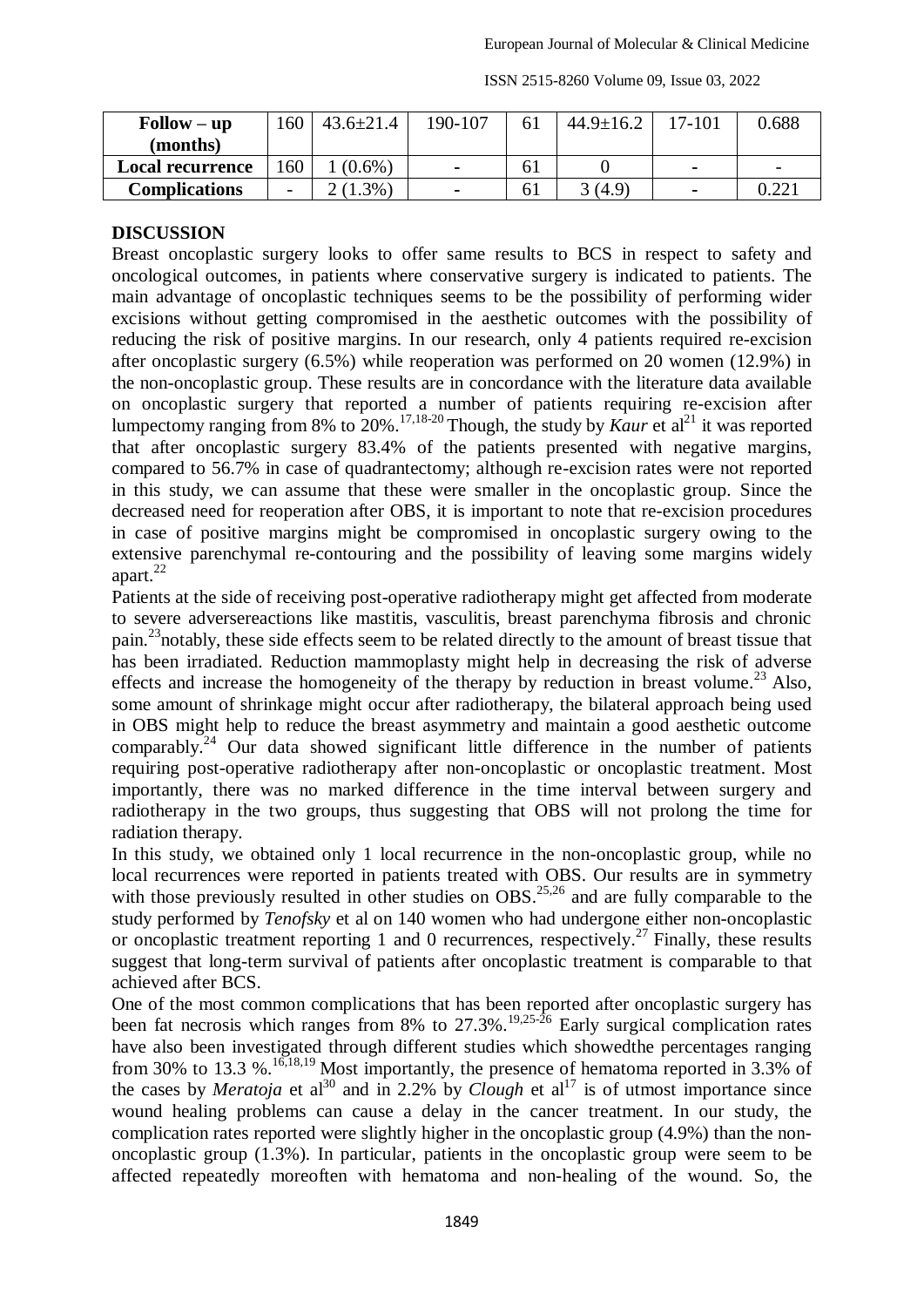difference between the two groups was not statistically significant  $(p=0.128)$ . These results are similarto the one reported by  $Tenofsky$  et  $al<sup>27</sup>$  where patients experienced more complications after oncoplastic surgery compared to the standard non-oncoplastic treatment; in particular, patients reported a higher rate of fat necrosis (25.9% vs. 9.5%) and more nonhealing wounds.

### **CONCLUSION**

From this study it has been concluded that the oncoplastic surgery can be proposed for patients with tumours with unfavourable characteristics for traditional breast conservation surgery. Although it is used for the treatment of larger and multifocal tumours and surgical re-excisions were less often performed and was not related to higher rates of conversion to mastectomy or increased risk of local recurrence. Even thoughthe overall complications were higher in the oncoplastic group, the incidence of major complications were similar in both groups. It should be considered as a safe tool to expand the indications of breast conservation surgeries.

## **REFERENCES**

- 1. Veronesi U, Cascinelli N, Mariani L, Greco M, Saccozzi R, Luini A, Aguilar M, Marubini E. Twenty-year follow-up of a randomized study comparing breast-conserving surgery with radical mastectomy for early breast cancer. N Engl J Med 2002; 347: 1227- 1232.
- 2. Fisher B, Anderson S, Bryant J, Margolese RG, Deutsch M, Fisher ER, Jeong JH, Wolmark N. Twenty-year follow-up of a randomized trial comparing total mastectomy, lumpectomy, and lumpectomy plus irradiation for the treatment of invasive breast cancer. N Engl J Med 2002; 347: 1233-1241.
- 3. Veronesi U, Volterrani F, Luini A, Saccozzi R, Del Vecchio M, Zucali R, Galimberti V, Rasponi A, Di Re E, Squicciarini P. Quadrantectomy versus lumpectomy for small size breast cancer. Eur J Cancer 1990; 26: 671-673.
- 4. Clough KB, Kroll SS, Audretsch W. An approach to the repair of partial mastectomy defects. PlastReconstrSurg 1999; 104: 409-420.
- 5. Noguchi M, Saito Y, Mizukami Y, Nonomura A, Ohta N, Koyasaki N, Taniya T, Miyazaki I. Breast deformity, its correction, and assessment of breast conserving surgery. Breast Cancer Res Treat 1991; 18: 111-118.
- 6. Clough KB, Cuminet J, Fitoussi A, Nos C, Mosseri V. Cosmetic sequelae after conservative treatment for breast cancer: classification and results of surgical treatment. Ann PlastSurg 1998; 41: 471-481.
- 7. D'Aniello C, Grimaldi L, Barbato A, Bosi B, Carli A. Cosmetic results in 242 patients treated by conservative surgery for breast cancer. Scand J PlastReconstrSurg Hand Surg 1999; 33: 419- 422.
- 8. Cochrane RA, Valasiadou P, Wilson ARM, Al-Ghazal SK, Macmillan RD. Cosmesis and satisfaction after breast-conserving surgery correlates with the percentage of breast volume excised. Br J Surg 2003; 90: 1505-1509.
- 9. Birido N, Geraghty JG. Quality control in breast cancer surgery. Eur J Surg Oncol 2005; 31: 577-586. 11) Anon. Breast cancer: incidence rises while deaths continue to fall, http://www.statistics.gov.uk [accessed January 2009].
- 10. Mieog JS, van der Hage JA, van de Velde CJ. Preoperative chemotherapy for women with operable breast cancer. Cochrane Database Syst Rev 2007; 18: CD005002.
- 11. Asgeirsson K, Rasheed T, McCulley S, Macmillan RD. Oncological and cosmetic outcomes of oncoplastic breast conserving surgery. Eur J Surg Oncol 2005; 31: 817-823.